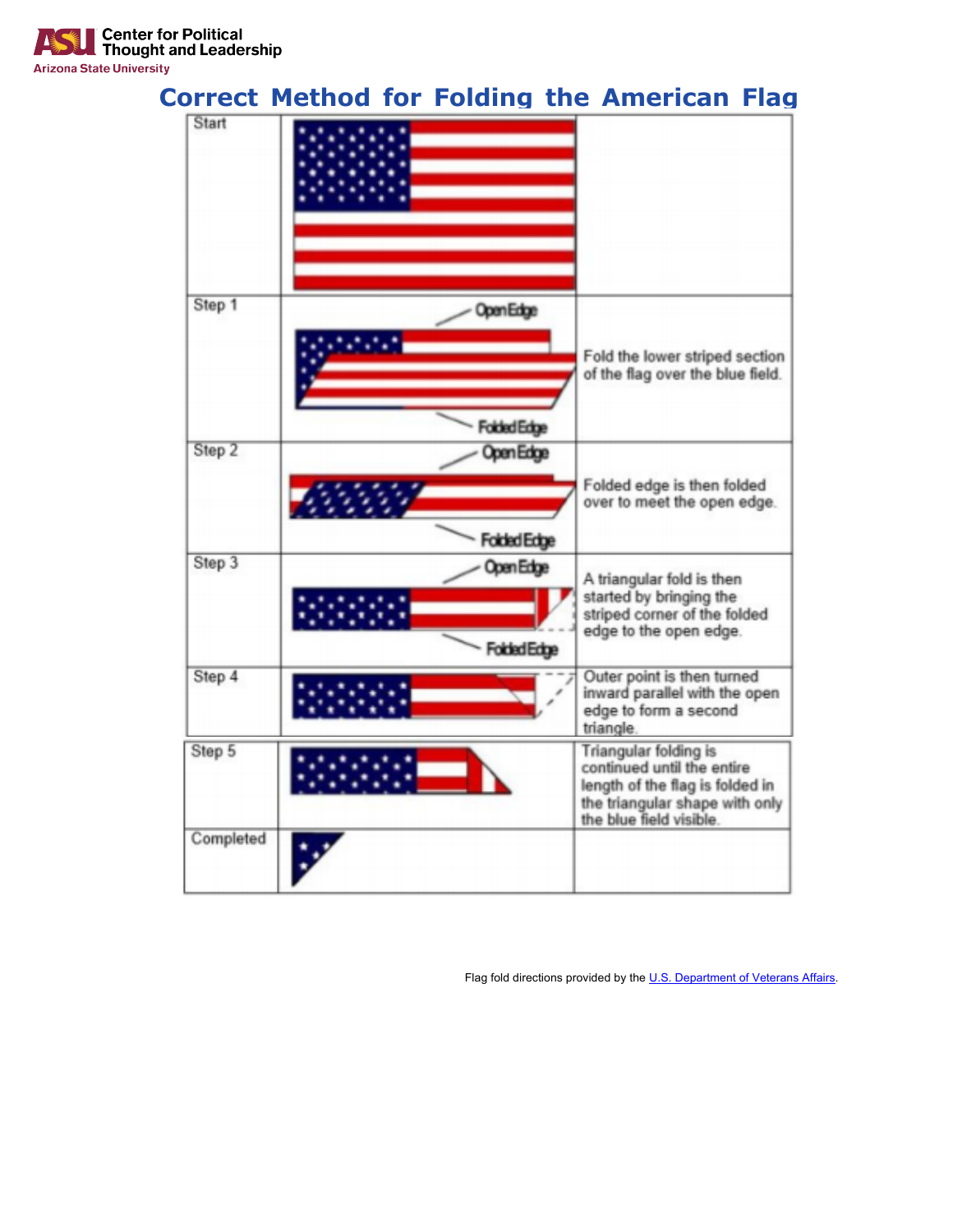## **Symbolism for the Folds of the Flag**

*There are several scripts that may be used when folding the American flag—or none at all. There are no "official" scripts to read during a flag folding, though various organizations have their own to recite during ceremonies.* 

*Below are two different scripts, one provided by the American Legion and one from the Air Force.* 

*Depending on the organization and the circumstance, a script may or may not have religious references or assign meaning to specific folds. Some, such as the American Legion's script, does both. Conversely, other scripts, such as the 2005 version of the Air Force script below, focuses on the history of the flag as a whole and its significance to the U.S. Air Force.i*

## **American Legion Script:**

The flag folding ceremony represents the same religious principles on which our country was originally founded. The portion of the flag denoting honor is the canton of blue containing the stars representing the states our veterans served in uniform. The canton field of blue dresses from left to right and is inverted when draped as a pall on a casket of a veteran who has served our country in uniform.

In the Armed Forces of the United States, at the ceremony of retreat the flag is lowered, folded in a triangle fold and kept under watch throughout the night as a tribute to our nation's honored dead. The next morning it is brought out and, at the ceremony of reveille, run aloft as a symbol of our belief in the resurrection of the body.

The **first** fold of our flag is a symbol of life.

The **second** fold is a symbol of our belief in eternal life.

The **third** fold is made in honor and remembrance of the veteran departing our ranks, and who gave a portion of his or her life for the defense of our country to attain peace throughout the world.

The **fourth** fold represents our weaker nature; as American citizens trusting in God, it is to Him we turn in times of peace, as well as in times of war, for His divine guidance.

The **fifth** fold is a tribute to our country, for in the words of Stephen Decatur, "Our country, in dealing with other countries, may she always be right, but it is still our country, right or wrong."

The **sixth** fold is for where our hearts lie. It is with our heart that we pledge allegiance to the flag of the United States of America, and to the republic for which it stands, one nation under God, indivisible, with liberty and justice for all.

The **seventh** fold is a tribute to our armed forces, for it is through the armed forces that we protect our country and our flag against all enemies, whether they be found within or without the boundaries of our republic.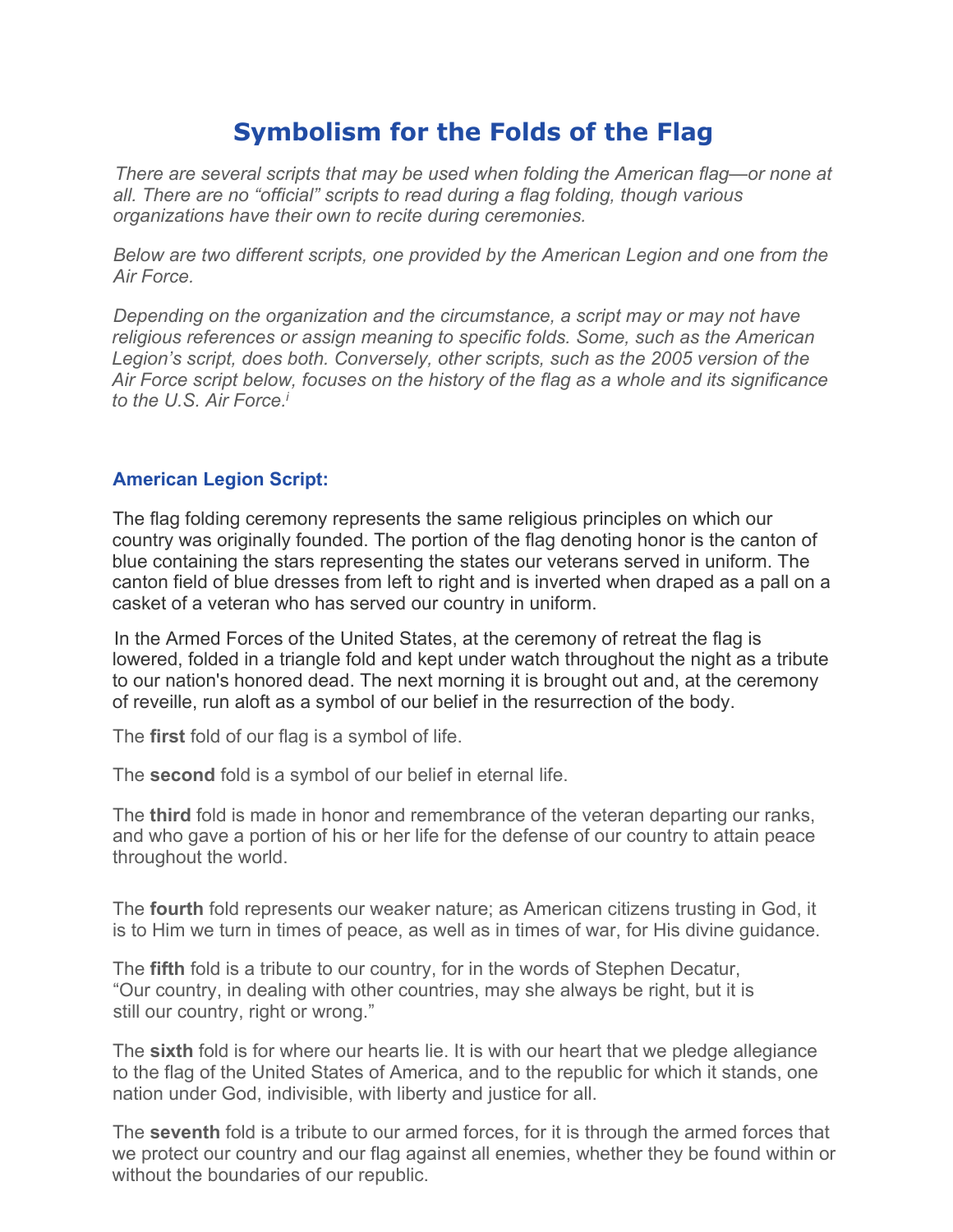The **eighth** fold is a tribute to the one who entered into the valley of the shadow of death, that we might see the light of day, and to honor our mother, for whom it flies on Mother's Day.

The **ninth** fold is a tribute to womanhood, for it has been through their faith, love, loyalty and devotion that the character of the men and women who have made this country great have been molded.

The **10th** fold is a tribute to father, for he, too, has given his sons and daughters for the defense of our country since he or she was first born.

The **11th** fold, in the eyes of Hebrew citizens, represents the lower portion of the seal of King David and King Solomon and glorifies, in their eyes, the God of Abraham, Isaac and Jacob.

The **12th** fold, in the eyes of a Christian citizen, represents an emblem of eternity and glorifies, in their eyes, God the Father, the Son and Holy Ghost.

When the flag is completely folded, the stars are uppermost, reminding us of our national motto, "In God We Trust."

## **Air Force Script**

For more than 200 years, the American flag has been the symbol of our nation's unity, as well as a source of pride and inspiration for millions of citizens.

Born on June 14, 1777, the Second Continental Congress determined that the flag of the United States be thirteen stripes, alternating between seven red and six white; and that the union be thirteen stars, white in a blue field representing a new constellation.

Between 1777 and 1960, the shape and design of the flag evolved into the flag presented before you today. The 13 horizontal stripes represent the original 13 colonies, while the stars represent the 50 states of the Union. The colors of the flag are symbolic as well; red symbolizes hardiness and valor; white signifies purity and innocence; and blue represents vigilance, perseverance and justice.

Traditionally, a symbol of liberty, the American flag has carried the message of freedom, and inspired Americans, both at home and abroad.

In 1814, Francis Scott Key was so moved at seeing the Stars and Stripes waving after the British shelling of Baltimore's Fort McHenry that he wrote the words to The Star Spangled Banner.

In 1892 the flag inspired Francis Bellamy to write the "Pledge of Allegiance," our most famous flag salute and patriotic oath.

In July 1969 the American flag was "flown" in space when Neil Armstrong planted it on the surface of the moon.

Today, our flag flies on constellations of Air Force satellites that circle our globe, and on the fin flash of our aircraft in harm's way in every corner of the world. Indeed, it flies in the heart of every Airman who serves our great Nation. The sun never sets on our US Air Force, nor on the flag we so proudly cherish.<sup>3</sup>

Since 1776 no generation of Americans has been spared the responsibility of defending freedom. Today's Airmen remain committed to preserving the freedom that others won